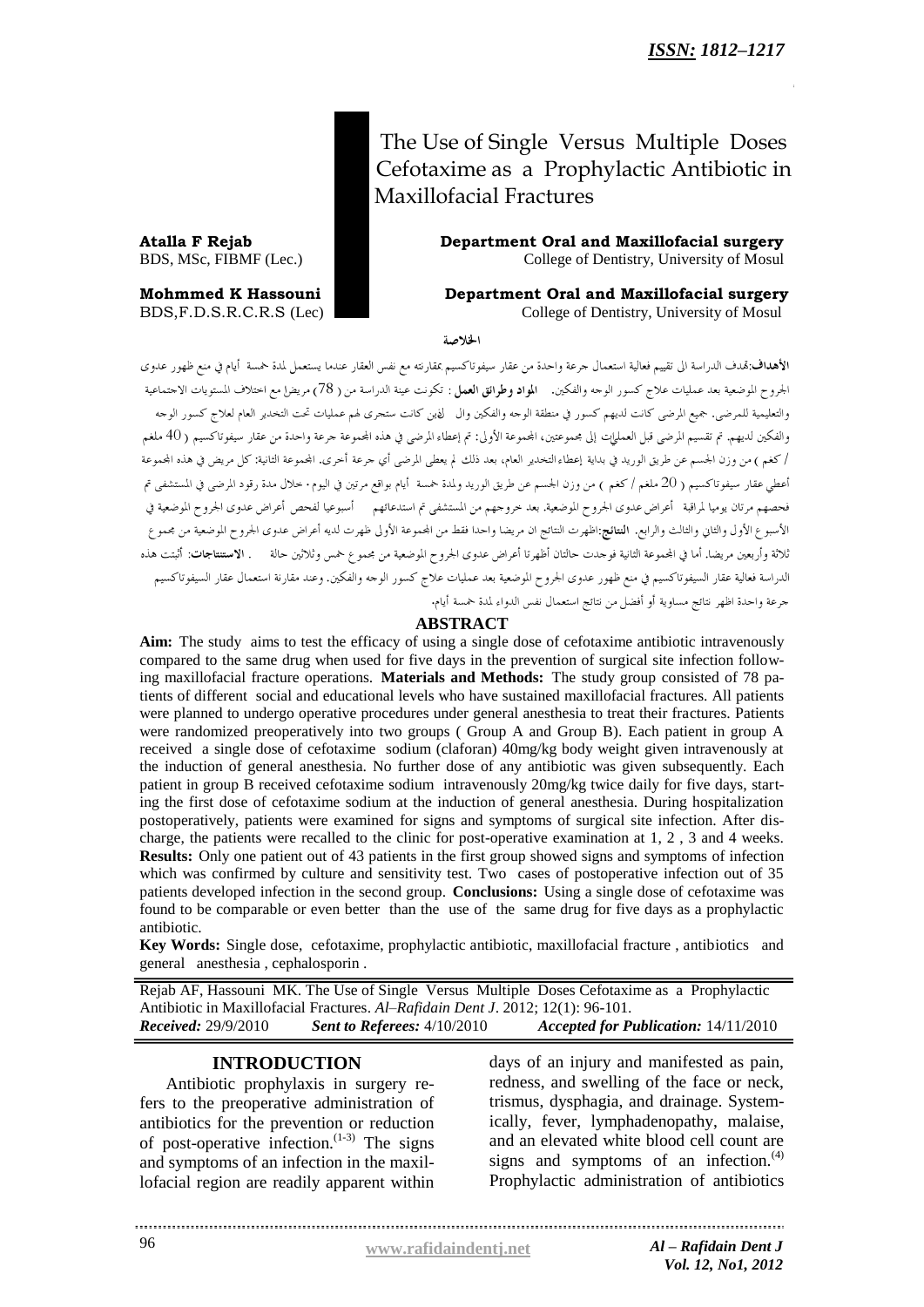can decrease postoperative morbidity, shorten hospitalization, and reduce overall costs attributable to infections.(5-8) However, it is widely agreed by health authorities that it is necessary to reduce the total use of antibiotics to conserve antibiotics for use in life-threatening infections, to reduce the development of bacterial resistance, to minimize the chance of serious adverse reactions and to reduce  $cost.^{(9-11)}$  A variety of prophylactic antibiotic regimens for maxillofacial trauma surgery has been investigated. $(12)$  The chosen antibiotics for prophylaxis must be bactericidal, effective against bacteria that are most likely to cause infection, and the least toxic agent available.<sup> $(13,14)$ </sup> In surgical operations, the intravenous route is most commonly used $^{(10)}$  and cephalosporins are commonly used in maxillofacial surgery because they achieve high concentrations in bone $^{(15)}$  and are broad- spectrum bactericidal antibiotics. $(16,17)$ 

It is not well demonstrated that the use of antibiotics for more than 24 hours after the surgery may further reduce the risk of infection. Therefore, it may be considered malpractice treating patients with antibiotics more than this period of time.  $(9,18)$  A single dose prior to commencement of the procedure is probably all that is required.<sup> $(1,10)$ </sup> So, cefotaxime (claforan) which is a third generation cephalosporin will be tested in this study as a prophylactic antibiotic to prevent surgical site infection after maxillofacial trauma surgery.

# **MATERIALS AND METHODS**

*Patients:*

The study group consisted of (78) patients of different social and educational levels who attended the Oral and Maxillofacial Surgery Unit in Aljumhuree Hospital at Mosul City. The patients have sustained fractures that involved the maxillofacial region. The period of the study extended from July 2008 to May 2009.

*Materials and Instruments Used in Drug Administration* 

1-Cefotaxime sodium vials 1 gram (LDP Laboratories TORLAN S.A. , Spain).

2-Intravenous canulas (Medico, United Arab Emirates).

3-Disposable syringes 5 ml with needles gauge 23 (Becton Dickinson S.A., Spain).

*History:*

Detailed history was taken from each patient. If the patient was a child, his or her guardian was asked the questions about the patient history to fill the case sheet.

*Clinical Examination:*

Preoperative clinical examination of the patients was done that included inspection, percussion, and palpation and supplemented by radiographic views (including CT scans in some cases). Ordinary preoperative laboratory investigations were also done like complete blood picture, general urine examination, and fasting blood sugar. Chest x-rays and ECGs were also done if indicated.

# *Patient Selection:*

All patients with maxillofacial fractures were planned to undergo surgical procedures under endotracheal general anesthesia. Both elective and emergency operations were included. Patients with the following criteria were excluded:

Patients who show the signs and symptoms of local infections preoperatively.

Patients with medical conditions in which the host defence is compromised, e.g. diabetes mellitus.

Patients who are extremely old.

Patients with a history of allergy to penicillins or cephalosporins.

*Patients Categorization:*

In this prospective study patients were randomized preoperatively into two groups (group A and group B) using a table of random number.

Group A: Each patient in this group received a single dose of cefotaxime sodium (claforan) 40mg/kg body weight given intravenously at the induction of general anesthesia. No further dose of any antibiotic was given subsequently.

Group B: Each patient in this group received cefotaxime sodium intravenously 20mg/kg twice daily for five days , starting the first dose of cefotaxime sodium at the induction of general anesthesia.

Treatment of maxillofacial fractures was done under general anesthesia and according to the type and site of fracture and degree of fracture displacement. The fractures were treated using either closed reduction and fixation or open reduction and interosseous or miniplate fixation or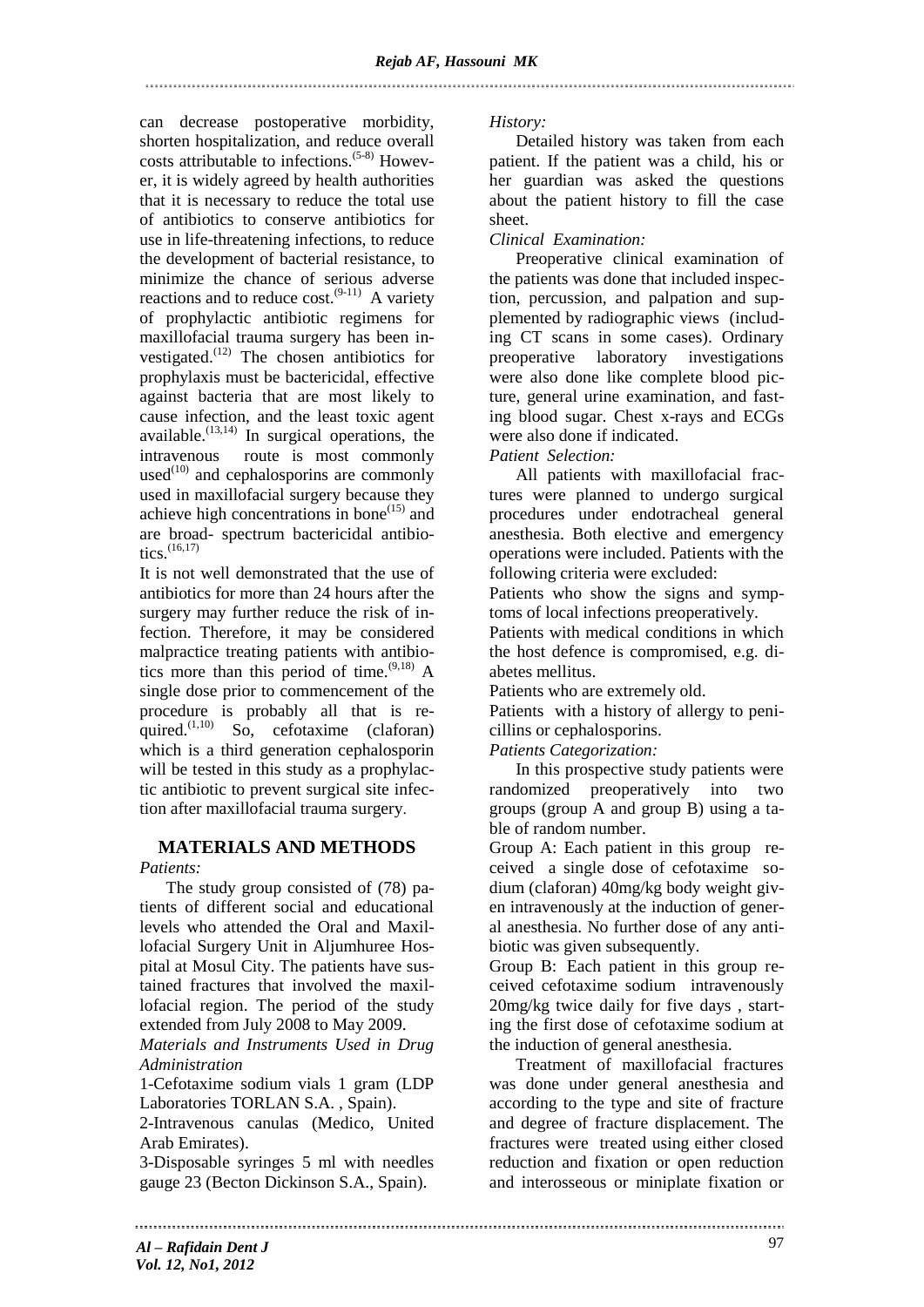Gillies approach and closed reduction for zygomatic fractures. During hospitalization postoperatively, each patient was examined twice daily for signs and symptoms of surgical site infection such as pain, redness, and swelling of the face or neck, trismus, dysphagia, and drainage. Systemically; fever, lymphadenopathy, malaise, and an elevated white blood cell.

After discharge, the patients were recalled for post-operative examination at the 1st, 2nd, 3rd, and 4th week. Data were

collected and analysed on pantium 4 computer.

## **RESULTS**

*Age and sex*

The age range of the sample was between (4-43) years with an average range of 24 years. The majority of the patients were found to be between 16 to 25 years old (43 out of 78, 55.12% ). In group A the patients age ranged from 4-32 years. In group B the patients age ranged from 12- 43 years. (Table 1) and (Figure1).

| Group          | <b>Number of patients</b> | Minimum age<br>in vears | <b>Maximum</b><br>age in years | <b>Mean age</b> |
|----------------|---------------------------|-------------------------|--------------------------------|-----------------|
| Group A        | 49                        |                         |                                |                 |
| <b>Group B</b> |                           |                         | 4.                             | n,              |

Table (1): Age distribution of the sample



Figure(1) Mean , minimum and maximum age for the studied groups

The sex distribution was as follows: sixty five males (83.3%) and thirteen females (16.7%). There were 39 males ( 90.7 %)

and 4 females (9.3 %) in group A and 26 males (74.3%) and 9 females (25.7%) in group B and as shown in (Table 2).

| Table (2): Sex distribution and percentage between groups. |                           |                     |                             |                              |                        |                    |
|------------------------------------------------------------|---------------------------|---------------------|-----------------------------|------------------------------|------------------------|--------------------|
| Group                                                      | <b>Number</b><br>of males | Percent of<br>males | <b>Number</b><br>of females | Percent of<br><b>females</b> | <b>Total</b><br>number | Total per-<br>cent |
| <b>Group A</b>                                             | 39                        | 90.7%               | 4                           | 9.3%                         | 43                     | 100\%              |
| Group B                                                    | 26                        | 74.3%               | Q                           | 25.7%                        | 35                     | 100\%              |
| <b>Total</b>                                               | 65                        | 83.3%               | 13                          | 16.7%                        | 78                     | 100%               |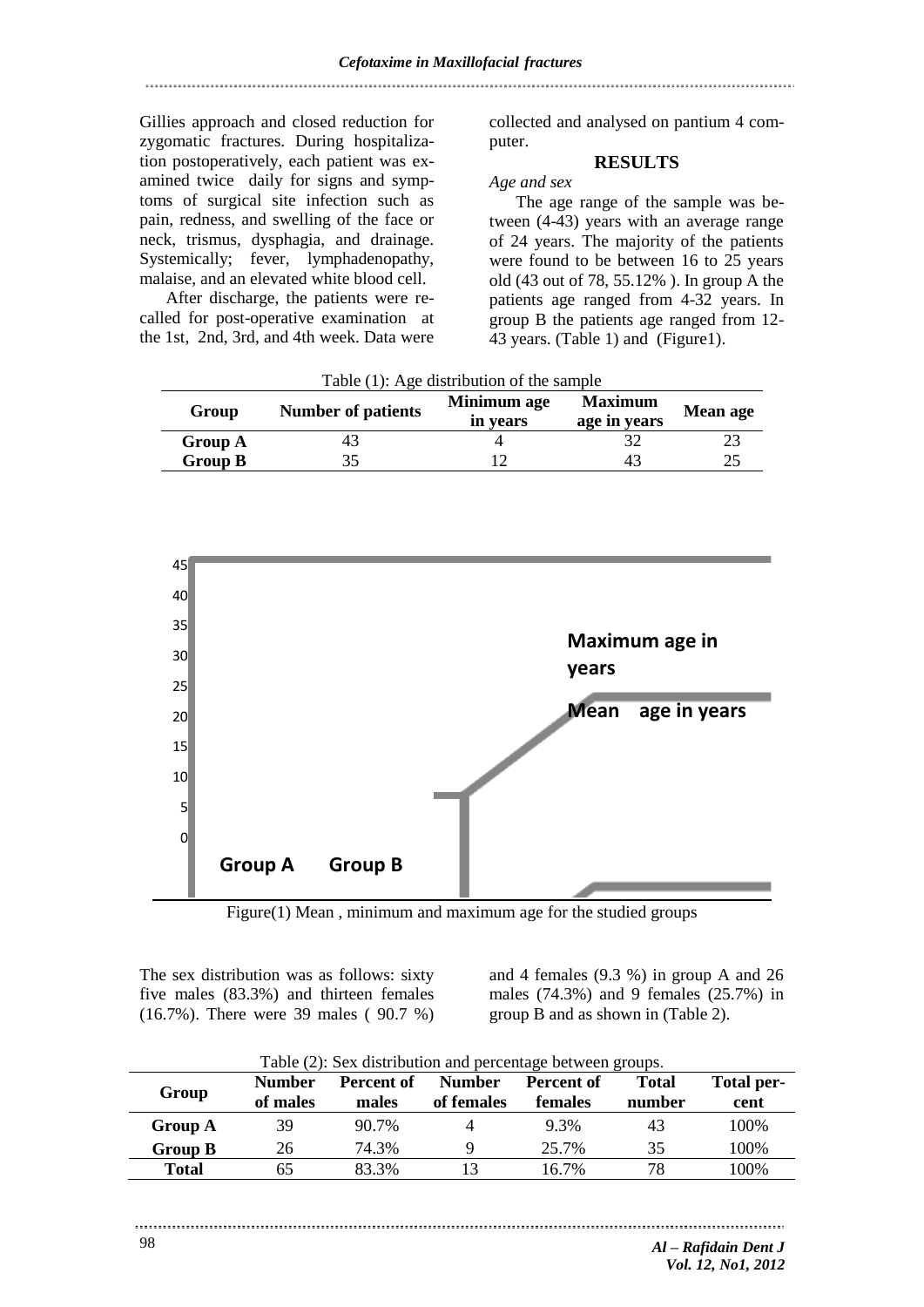## *Infection Rate in Group A ( Single dose cefotaxime treated group ):*

 Only one patient out of 43 patients in group A showed the signs and symptoms of infection which was confirmed by culture and sensitivity test. The patient was then successfully treated by ampiclox 500 mg 1x4 intravenously for seven days.

*Infection Rate in Group B (Five days cefotaxime treated group)*:

 Two cases of postoperative infection out of 35 patients developed infection in group B as shown in (Table 3).These two infections were treated successfully later using claforan 1 gram IV 1x2 for seven days.

|  |  |  |  | Table (3): Number of the postoperative infection cases according to the groups. |  |  |
|--|--|--|--|---------------------------------------------------------------------------------|--|--|
|  |  |  |  |                                                                                 |  |  |

| Group          | <b>Number of cases</b> | <b>Infection cases</b> |
|----------------|------------------------|------------------------|
| <b>Group A</b> |                        |                        |
| <b>Group B</b> |                        |                        |

### **DISCUSSION**

Antibiotics may cause a variety of unwanted effects. They promote antibiotic resistance and contribute to superinfection. Antibiotic use is also costly and associated with allergic reactions ranging from a minor skin rash to an anaphylactic reaction, toxic reactions including neural, renal, hepatic, hematopoietic, and gastrointestinal toxicity, and adverse effects. Because of these undesired effects, surgeons should use them cautiously.  $^{(13, 19, 20, 2\bar{1})}$ 

Cephalosporins are commonly used in maxillofacial surgery for prophylaxis and treatment because they achieve high concentrations in bone.  $(15)$  Some believe that the higher activity and broader spectrum of cephalosporins would protect more patients more effectively from postoperative infections, especially when the surgical procedure is indicated for prophylaxis and the antibiotic chosen is well tolerated. $(22)$ Cefotaxime (Claforan) which is a third generation cephalosporin was used in this study since it is widely used for major head and neck surgery including maxillofacial trauma surgery. $(23)$  It is well tolerated and does not cause a significant incidence of coagulopathies, as observed with some cephalosporins, nor is it associated with the development of pseudocholelithiasis as seen with ceftriaxone. $(24)$ 

Antibiotic prophylaxis should be administered so that the antibiotic is present in the tissues of the wound in inhibitory concentrations beginning just before the initial incision and lasting at least through the duration of the operation<sup> $(1)$ </sup>. Claforan was given intravenously before the beginning of the surgical procedure.

For procedures under local anesthesia, antibiotics can be given orally providing that this route is not contraindicated but for procedures under general anesthesia antibiotics should be given intravenously at the induction of general anesthesia. $^{(25)}$  In the present study the antibiotic was given intravenously at the induction of general anesthesia. The first dose of the prophylactic antibiotic should be given at least double the usual therapeutic dose. $^{(25)}$  The usual therapeutic dose of claforan is 20 mg/kg body weight. (26) In group A the dose of claforan is 40mg/kg which is double the therapeutic dose. This was to achieve high inhibitory concentration of the antibiotic at the time of bacterial growth. When surgery was prolonged, subsequent intraoperative doses were required and given at the therapeutic dose.<sup>(25)</sup> This usually follows the plasma half life of the antibiotic. For example, four hours for a cephalosporin which is usually given eight hourly. (14,27, 28) However, no surgical procedure in the present study lasted longer than 4 hours which is the plasma half life of claforan.<sup>(28)</sup> The infection rates in the short-term and long-term cefotaxime (claforan) in the present study were 2.3 % and 5.7 %, respectively. One infection was observed in the regimen of prophylactic antibiotic given to group A (single dose claforan treated group) and two were observed in the regimen of prophylactic antibiotic given to group B. The case of infection in group A was found in a male child,12 years old who sustained a fracture involving the body of the mandible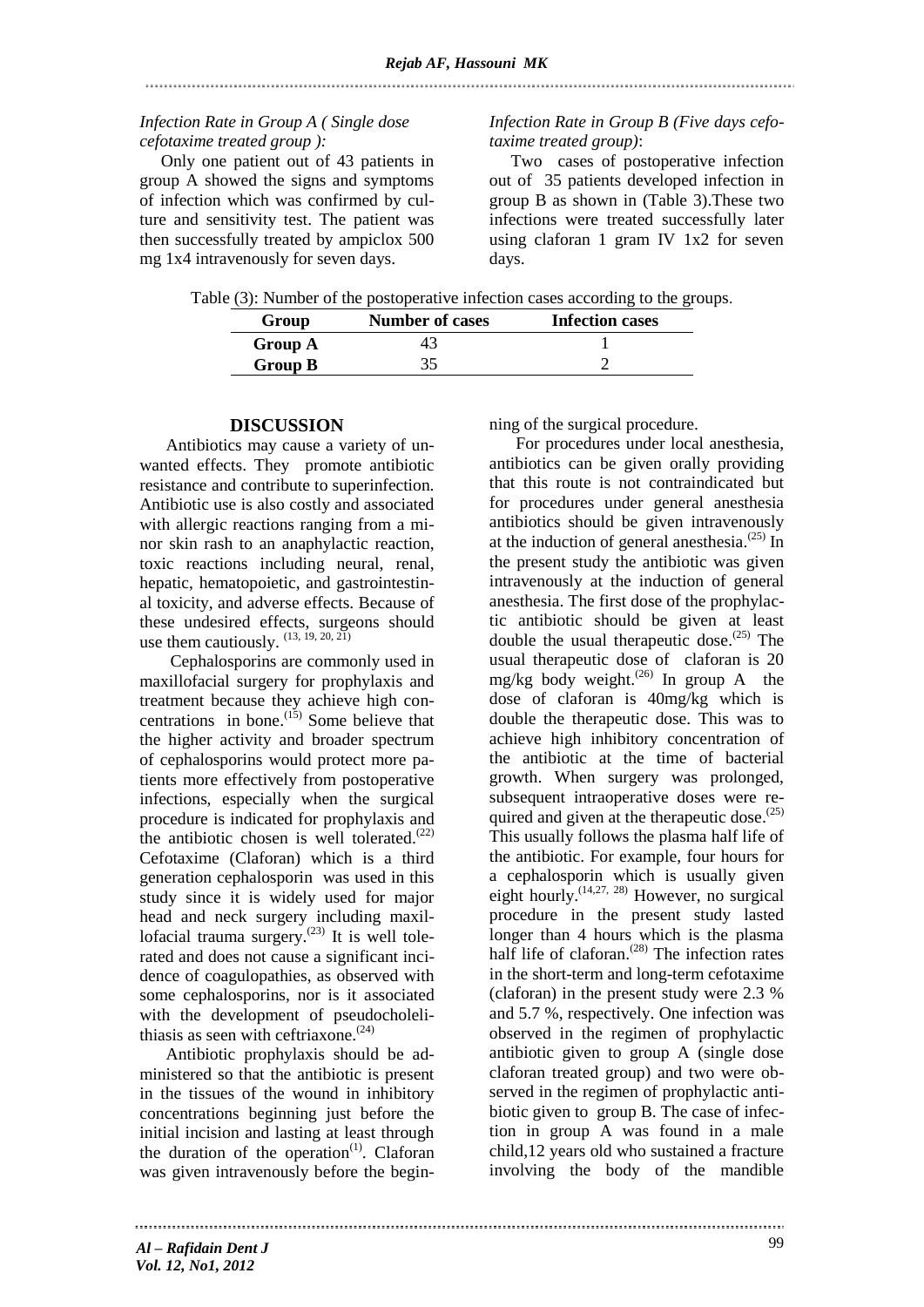through the right molar tooth and there was a wound in the submandibular region. The fracture was treated by closed reduction and intermaxillary fixation. This case was a type of compound fracture which has a higher infection rate than simple fracture.<sup>(29-31)</sup> Two patients in group B developed infection postoperatively. The first patient was a male, 35 years old, the cause of fracture was a blast injury to the orbital region and zygoma. He was treated by open reduction through the wound and interosseous wiring. He developed infection at the seventh postoperative day. This was also a case of compound fracture which also has a higher infection rate than simple fractures.  $(29\frac{31}{1})$  The other patient was a male, twenty five years of age, with comminuted fracture of the mandible and loss of soft and hard tissues which was also a case of compound fracture. No infection was found in simple fractures (those not involving the teeth or are notopened through the skin). This is in agreement with other studies which confirm the low infection rate in simple facial fractures with or without the use of prophylactic antibiotics. (30,31)

## **CONCLUSION**

The use of a single dose cefotaxime as a prophylactic antibiotic given at the induction of general anesthesia is a safe, costeffective and indicated method of reducing the incidence of postoperative infection in maxillofacial trauma surgery. A single dose of a prophylactic antibiotic given immediately before the surgical procedure may be sufficient to prevent postoperative infection.

### **REFERENCES**

- 1. Sader HS, Jones RN. Cefotaxime is extensively used for prophylaxis. *Am Med J Surg*. 1992; 164(4A Suppl): 28s-38s.
- 2. Munckoff W. Antibiotics for surgical prophylaxis. *Aust Prescriber*. 2005; 28: 38-40.
- 3. Jose VB, Antonio B, Rafael L, Jaime L, Araceli M, Blas N, Paloma P, Jose P, Jose IS. Consensus document on the use of antibiotic prophylaxis in dental surgery and procedures. *Oral Surgery Med Oral Patol*

*Oral Cir Bucal* .2006; 11: E188-205.

- 4. Haug R, Assael L. Infection in the maxillofacial trauma patient. In: Topazian R, Goldberg M, Hupp J, eds: Oral and Maxillofacial Infections. Philadelphia, PA: WB Saunders. 2002; 359–380.
- 5. Anders A, Nordhausen B, Zeuschner Z, Fabrizius K. Prevention of infections in surgery of the colon. *Zentralbl Chir*. 1984;  $109(17)$ ,  $1097 - 1106$ .
- 6. Mansani FE, Caltabiano M, Condemi V, Scarpignato C. Short- or long-term antibiotic prophylaxis in obstetric and gynecologic laparotomy? *Acta Biomed Ateneo Parmense*. 1984; 55: 147-151.
- 7. Heydemann JS, Nelson CL. Short-term preventive antibiotics. *Clin Orthop*. 1986; 205:184-187.
- 8. Mandell-Brown M, Johnson JT, Wagner RL. Cost-effectiveness of prophylactic antibiotics in head and neck surgery. *Otolaryngol Head Neck Surg*. 1984; 92(5): 520-523.
- 9. Scottish Intercollegiate Guidelines Network. Antibiotic Prophylaxis in Surgery. SIGN Publication Number 104, July, 2008.
- 10.Lawler B, Sambrook PJ, Goss AN. Antibiotic prophylaxis for dento-alveolar surgery: Is it indicated? *Aust Dent J*. 2005; 50 Suppl 2:S54-S59.
- 11.Ruggles JE, Hann JR. Antibiotic prophylaxis in intraoral orthognathic surgery. *J Oral Maxillofac Surg*. 1984; 42(12): 797- 801.
- 12.Jose IS, Alvaro DA. Antibiotic prophylaxis in Oral and Maxillofacial Surgery. *Med Oral Patol Oral Cir Bucal*. 2006;11:E292- 296.
- 13.Baqain ZH, Hyde N, Patrikidou A, Harris M. Antibiotic prophylaxis for orthognathic surgery: a prospective, randomised clinical trial. *Br J Oral Maxillofac Surg*. 2004; 42: 506-10.
- 14.Ruggles JE , Hann JR. Antibiotic prophylaxis in intraoral orthognathic surgery. *J Oral Maxillofacial Surg*. 1984; 42: 797- 801.
- 15.Effect of prophylactic intravenous ceftriaxone in maxillofacial surgery. Chemotherapy,1987; 33(4):291-6. Links.
- 16.Bauer AW, Kirby WM, Sherris JC., Turck M. Antibiotic susceptibility testing by a standardized single disk method. *Am J Clin Pathol*. 1966;45:493-496.